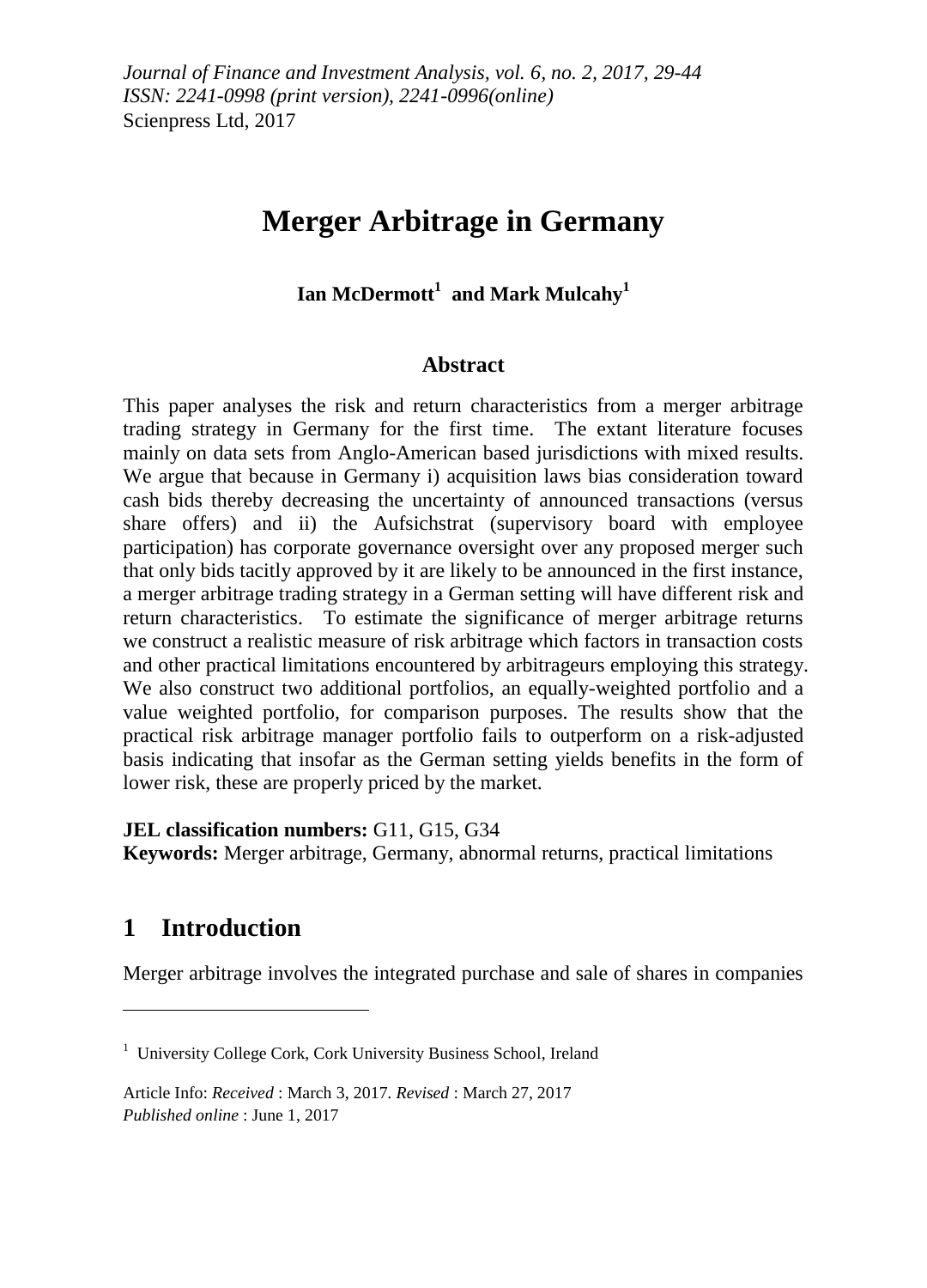engaged in acquisitions to capitalise on the spread between the consideration offered (cash and/or shares) for a target firm's shares and the market price of those shares [1]. Previous merger arbitrage trading strategy research has focused on the US, Canadian, and UK markets — all of which have similar legal and internal corporate governance systems — for different periods and the results have been inconclusive [2][3][4][5][6]. For the first time this paper investigates the profitability of the merger arbitrage strategy which involved firms listed on the German stock exchange, arguing that because Germany's corporate governance structures and acquisition laws are likely to combine to decrease merger risk relative to previously researched jurisdictions, an analysis of the risk-adjusted characteristics of the merger arbitrage strategy in a German setting is merited.

Germany operates a two tier corporate governance structure versus the one-tier board structure in the Anglo-American jurisdictions where previous merger arbitrage research was undertaken [7][8]. The Aufsichtsrat — a supervisory board which is comprised of an equal number of employee and shareholder representatives — is particularly relevant for this study because one of its main roles is to confirm all corporate actions, of which proposed mergers are an example. Indeed, Köke argues that the Aufsichtsrat is likely to have a profound effect on the probability of any announced acquisitions completing successfully [9]. Another factor likely to impact of the successful consummation of announced acquisitions is that German takeover law makes share offers more difficult and so biases consideration toward cash. These stipulations decrease the likelihood that announced mergers will fail, and so decrease the uncertainty of a merger arbitrage strategy involving German firms.

The objective of this paper is to examine the impact of setting in the merger arbitrage process. Cornelli and Li argue that arbitrageurs can impart demand side pressure via their holdings to influence outcomes of announced mergers [10]. This paper adopts a sell side approach to argue that the corporate governance and legal setting can also influence outcomes. To test this hypothesis we follow the prior literature by creating a simulated risk arbitrage portfolio using high frequency daily data in a manner ascribed to practitioners [11]. To construct the simulated portfolio a long position is taken in the target equity and a simultaneous short position is taken in the consideration, creating a merger arbitrage position that captures deal spreads. We then combine the merger arbitrage positions into three portfolios: an equally weighted portfolio; a value weighted portfolio; and a real world portfolio which controls for transaction costs and capital constraints. We use multi-factor asset class pricing models, which have been specified extensively in the hedge fund and mutual fund literature to assess risk and performance of investment funds, to examine the data generating process of the merger arbitrage strategy.

As such this paper represents a robust extension of the extant research in an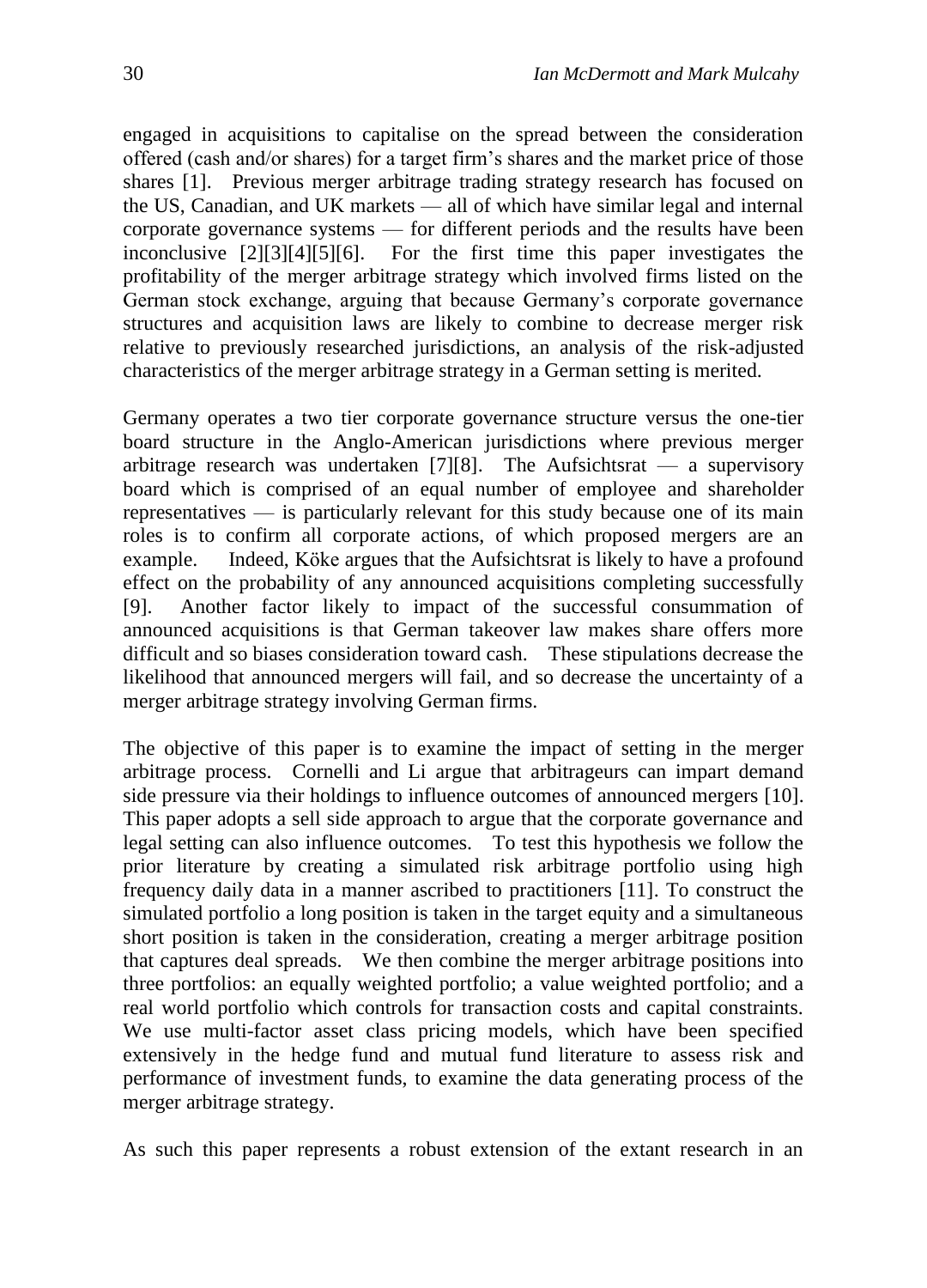alternative setting (i.e. non Anglo-Saxon) where the governance and legal setting is expected to favourably impact the risk and potentially the risk-adjusted returns to a merger arbitrage strategy.

# **2 Literature Review**

When a merger is announced a spread between the target's share price and the consideration (deal price) is established instantaneously. The size of the spread between the target price and the consideration depends on investors' expectations of whether or not the merger will be successfully consummated (ceteris paribus the spread will decrease as the consummation date approaches). Merger arbitrageurs attempt to profit from the narrowing spread by purchasing shares in the target firm and simply waiting (in all-cash transactions) or by simultaneously short-selling shares in the acquirer (in all-share transactions).

Drawn by the high reported returns by practitioners, academics have attempted to replicate the merger arbitrage strategy in various markets. Early evidence from the US markets, where the majority or merger activity takes place, was that the strategy was indeed profitable. Dukes et al. studied 761 tender offers involving US firms between 1971 and 1985 and found that 82% of the transactions to be profitable with average abnormal returns of 24.6% [2]. Similarly, Jindra and Walkling studied 362 cash tender offers between 1981 and 1995, reporting annual returns of 24.0% [3]. Branch and Yang concentrated their research on 244 stock swap offers with collars between 1994 and 2003 and estimated annualised excess returns of 9.2% [1]. Outside of the US Karolyi and Shannon examined the profit potential of a risk arbitrage trading strategy involving Canadian firms [4]. They studied 37 transactions valued over CAD\$50million which took place in 1997, reporting an annualised excess return of 33.9%

A criticism of academic risk arbitrage research is that the studies often ignore practical factors. Indeed, Shleifer and Vishny argue that the textbook definition of arbitrage is unrealistic because the strategy can be hindered by real world factors which, if not accommodated in the analysis, can bias prior performance estimates upwards [12]. With this in mind, more recent research has attempted assess whether the reported excess returns are robust to the accommodation of such practical limiting factors. For instance, in their study of a diversified portfolio of 1,901 cash and stock mergers and acquisitions risk arbitrage positions from 1981–1996, Baker and Savasoglu constrained the risk bearing capacity of the arbitrageur to better reflect reality [13]. The authors observed returns ranging from 0.6–0.9% per month for the sample period (annual return 7.2–10.8%), with estimated positive excess returns of a more modest 3.6% per annum. Similarly, based on a comprehensive sample of 4,750 transactions spanning from 1963 to 1998, in the knowledge that in the real world transaction costs prevent rational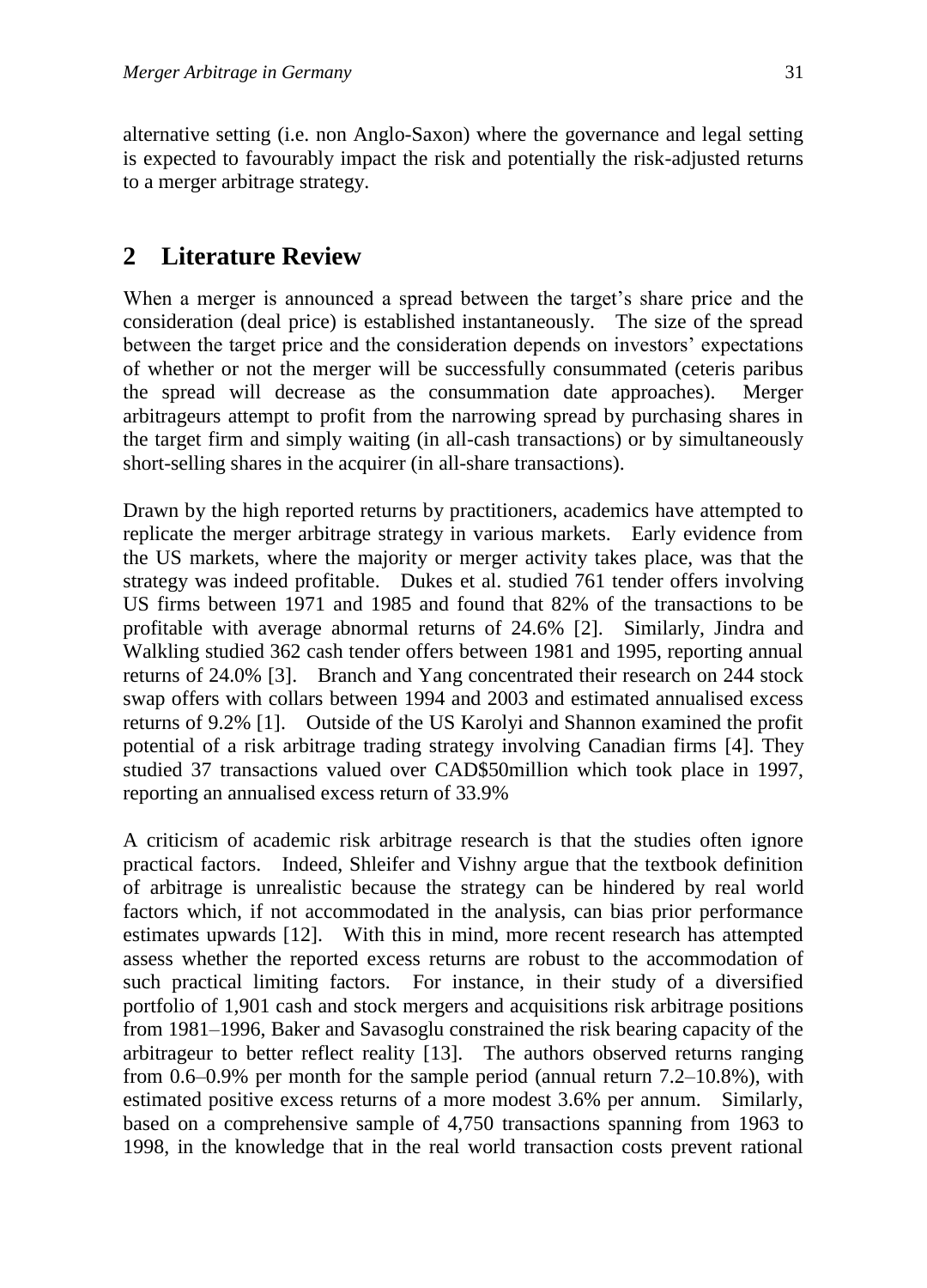traders from fully eliminating inefficiencies, i.e. make arbitrage costly (Pontiff, 2006). Mitchell and Pulvino controlled for transaction costs and generated abnormal returns of just 4.0% per annum [11].

Extending the research outside of a North American setting Maheswaran and Chin Yeoh and Kearney et al. studied returns to merger arbitrage in Australian and UK settings, respectively [6][5]. Maheswaran and Chin Yeoh find that merger arbitrage generates statistically and economically significant excess risk-adjusted returns when the portfolios are benchmarked against the CAPM and Fama and French three-factor models [15], but only before transaction costs [6]. Kearney, Hutchinson and Cotter include transaction costs and limitations on investing capital to reflect real world constraints in their study [5]. The authors find evidence that excess returns are robust to the accommodation of these practical limiting factors in the UK generating 2.5% per annum. They also find that, contrary to prior evidence, the strategy produced consistently positive returns with a low variance, i.e. there is almost no significant relationship with equity market risk factors over the sample period.

What is evident from is the extant research is that all of the prior studies are located in jurisdictions with Anglo/American (outsider) governance characteristics (i.e. US, Canada, Australia and the UK). Shleifer and Vishny identified agency problems as one of the limiting practical factors that might hinder the success of a merger arbitrage strategy [12]. Although the agency problem to which they refer is that between the brains and the resources involved in implementing the strategy, the agency problems that exist within both companies involved in an announced merger are also likely to impact both on the consideration in that merger as well as the probability of that merger being successful, and so impact on the risk-adjusted returns from a merger arbitrage strategy based thereon.

#### **2.1 The German Setting**

There are differences in corporate governance and legal systems across countries which, for the purposes of this study, are likely to impact the outcome of those mergers. At one extreme of the corporate governance landscape is the Anglo-American system found in the US, Canada, Australia and the UK which, because ownership tends to be diffuse, has rules designed to promote shareholder value. At the other extreme is the Continental system found in Germany where management have responsibilities to multiple stakeholders, including employees, which limit management's ability to engage in activities which are in line with their own interests. Specifically, German corporation law (the Aktiengesetz), requires all public companies to have two boards: a management board called a Vorstand and a supervisory board called an Aufsichtsrat (half of which, in large firms, is comprised of employee representatives). Not only must the supervisory board approve all major business decisions (of which a merger is an example), but a supermajority is also required such that this study contends that the Aufsichstrat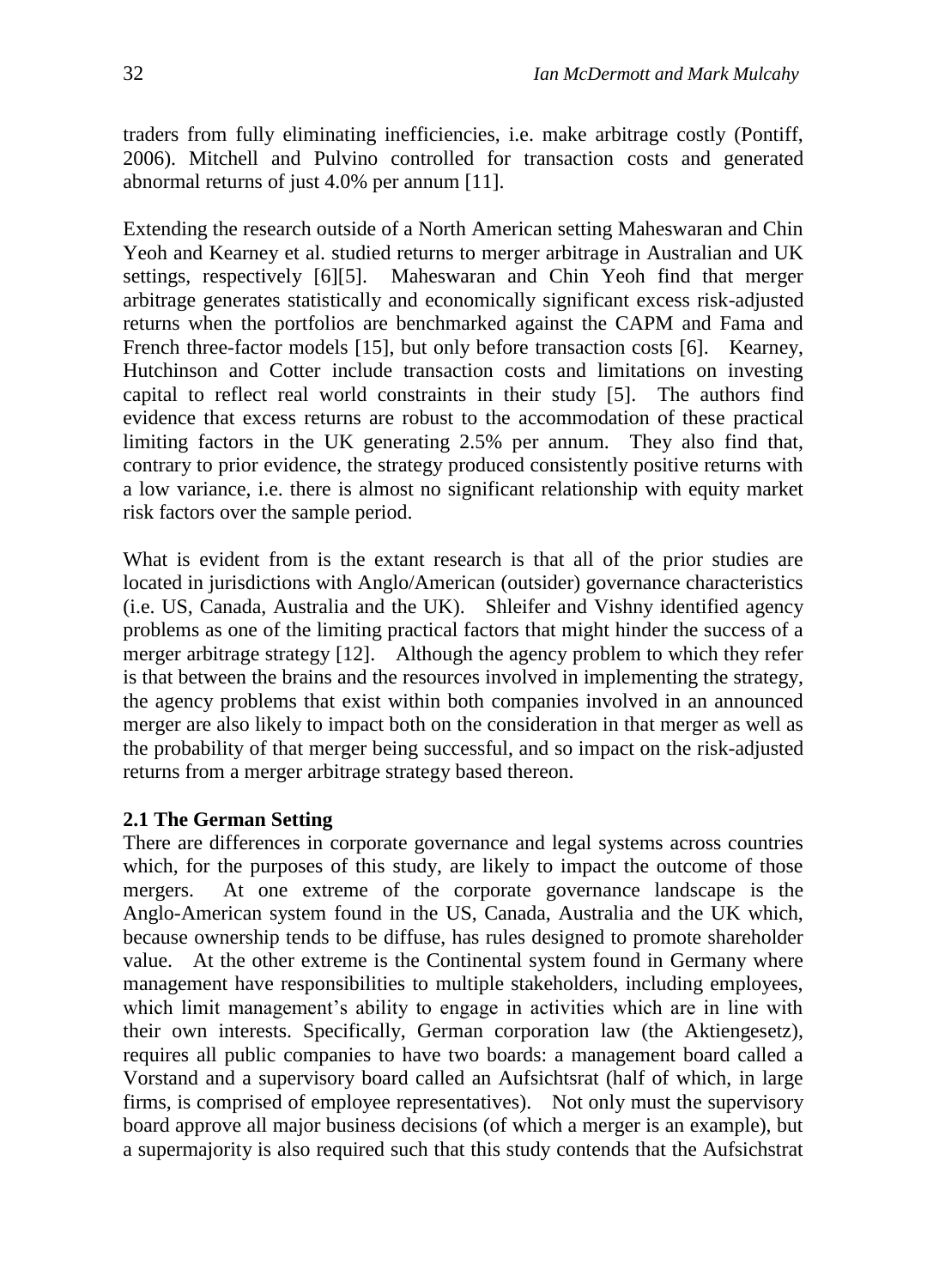will likely materially impact on the consideration offered, the probability of success, and hence on the risk-adjusted returns from a merger arbitrage strategy involving firms listed on the German stock exchange.

Germany's legal system pertaining to business combinations is also likely to influence merger arbitrage outcomes. Takeovers of public companies in Germany are regulated by the Securities Acquisition and Takeover Act (Wertpapiererwerbs-und Übernahmegesetz) which, due to stipulations contained therein, biases consideration toward cash bids. One such stipulation is that any shares offered as consideration for a German firm must be tradable on a regulated market within the European Economic Area (EEA) making share offers more complicated for non-EEA bidders. Another stipulation is that any proposed merger must be approved by a majority of 75% of the share capital of both entities (target and bidder) represented at each of the two shareholder meetings. In addition, dissenting target shareholders can challenge the majority agreed exchange ratio in the courts and, if successful, the bidder will have to pay to all target shareholders (and not only those dissenting) extra amounts in cash as determined by the court.

Given the inconclusive results from Anglo-American settings and the likely impact of German takeover law and governance structures on the risk of mergers, this research aims to examine if positive excess risk arbitrage returns are achievable from a merger arbitrage trading strategy in the German market.

## **3 Data and Methodology**

The initial sample is all merger and acquisitions activity by publicly traded companies on the German market between the 1st January, 2003 and 1st June, 2007 for a total of 83 possible transactions. As a result of the relatively small number of all-share transactions on the German market during the sample period as well as the lack of available date on some mergers (i.e. where the information necessary for the study was not available from any source), the focus of this research is on a revised total final sample of 61 all-cash and cash-and-share transactions only for transactions (see Table 1).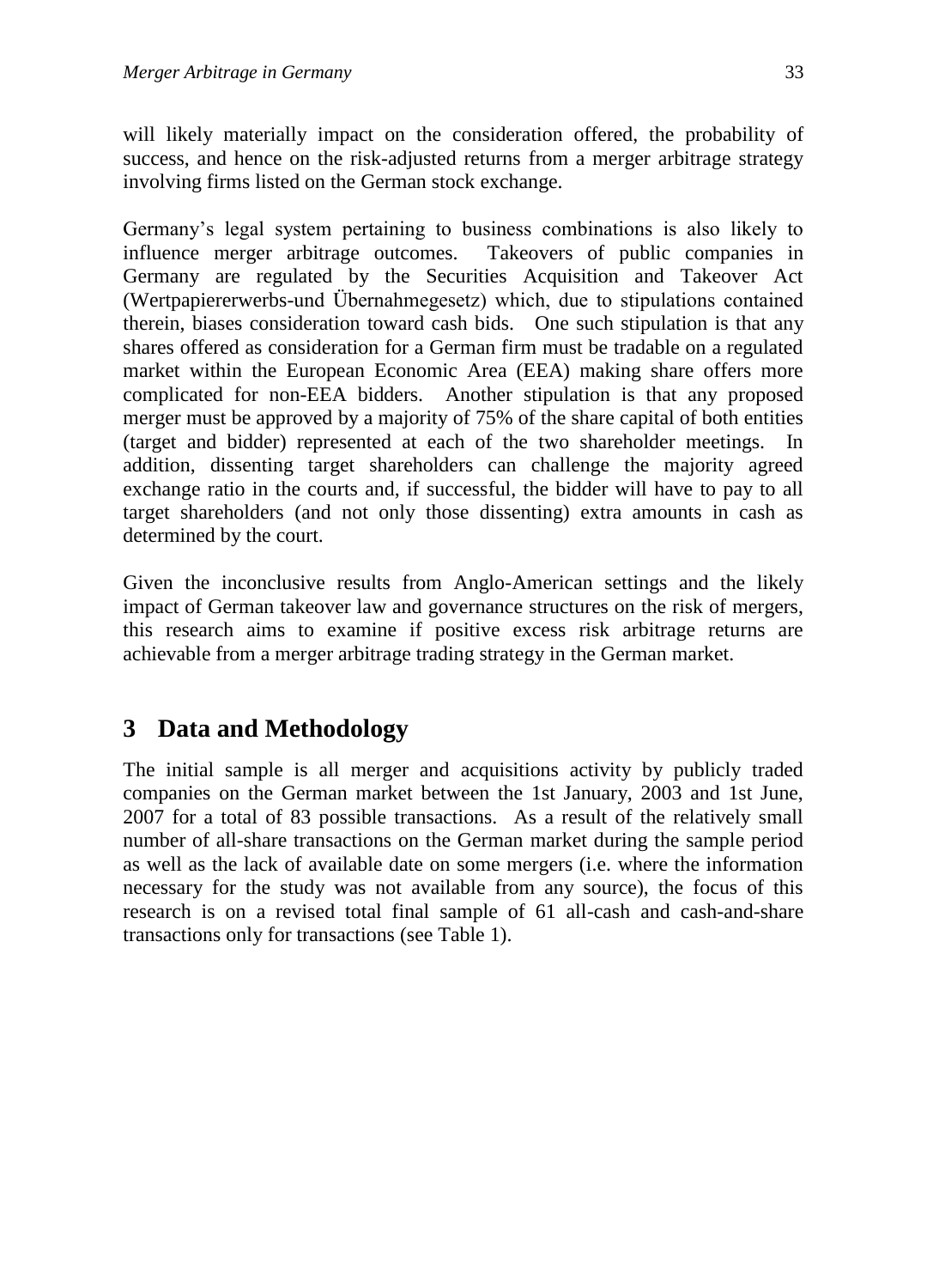| Announcement<br>Date | Conclusion<br>Date | Acquirer<br><b>Target</b>           |                                          |
|----------------------|--------------------|-------------------------------------|------------------------------------------|
| 2007                 |                    |                                     |                                          |
| 12/12/2006           | 31/03/2007         | Golman Sachs Group Inc (US)         | Bayerische Hypo-und Vereins bank AG      |
| 30/11/2006           | 10/01/2007         | PerkinElmer Inc (US)                | Evotec Technologies Gmbh                 |
| 23/11/2006           | 23/11/2006         | Capital & Regional PLC (UK)         | HAHN-Immobilien-Beteiligungs AG          |
| 04/12/2006           | 03/01/2007         | <b>BNP Paribus SA (FR)</b>          | Lafarge Roofing Gmbh                     |
| 11/12/2006           | 18/01/2007         | Fujitsu Ltd (JP)                    | TDS Informationstechnologie AG           |
| 30/01/2007           | 26/03/2007         | Belden CDT Inc (US)                 | Hirschmann Automation & Control Gmbh     |
| 22/01/2007           | 24/05/2007         | Areva SA (FR)                       | Repower Systems AG                       |
| 26/03/2007           | 28/03/2007         | Porsche AG(GM)                      | Volks wagen AG                           |
| 2006                 |                    |                                     |                                          |
| 06/12/2005           | 06/12/2005         | Anglo Irish Bank Corp PLC (IR)      | Der Praktiker Bau-und Heimwerkermarkt AG |
| 12/12/2005           | 13/04/2006         | Kemet Corp (US)                     | Epcos AG                                 |
| 14/12/2005           | 01/01/2006         | Inter pipeline Fund (CA)            | Tanklager-Gesellschaft Hoyer mbh         |
| 31/10/2005           | 31/12/2005         | Hg Capital                          | Duerr AG                                 |
| 12/01/2006           | 01/03/2006         | Pfizer Inc (US)                     | Sanofi-Aventis SA                        |
| 22/02/2006           | 01/06/2006         | Silgan Holdings Inc (US)            | Amcor Ltd                                |
| 16/02/2006           | 04/03/2006         | Dr Reddy's Laboratories Ltd (IN)    | Betapharm Arzneimittel Gmbh              |
| 27/03/2006           | 27/03/2006         | Goldman Sach Group Inc (US)         | KarstadtOuelle AG                        |
| 23/03/2006           | 29/12/2006         | Bayer AG(GM)                        | Schering AG                              |
| 13/04/2006           | 13/06/2006         | Pfizer Inc (US)                     | Schwarz Pharma AG                        |
| 13/07/2006           | 13/07/2006         | Record Realty (AU)                  | Deutsche Telekom AG                      |
| 29/06/2006           | 31/07/2006         | Archstone-Smith Trust (US)          | Deutsche WohnAnlage Gmbh                 |
| 20/06/2006           | 31/07/2006         | Macquarie Bank Ltd (AU)             | Petroplus International NV               |
| 05/07/2006           | 07/09/2006         | SCOR (FR)                           | Revios Rueckversicherung                 |
| 06/07/2006           | 06/07/2006         | Delphis NV (BE)                     | Team Lines Gmbh & Co KG                  |
| 17/09/2006           | 28/02/2007         | Telecom Italia SpA (IT)             | <b>AOL Deutschland Gmbh</b>              |
| 27/09/2006           | 27/09/2006         | IVG Immobilien AG(GM)               | CS Euroreal                              |
| 25/09/2006           | 17/10/2006         | OPG Groep NV (NT)                   | DIA Real Gmbh                            |
| 05/10/2006           | 31/12/2006         | Fonciere des Regions SA (FR)        | Morgan Stanley Real Estate Fund LP       |
| 25/09/2006           | 28/12/2006         | <b>UCB SA (BL)</b>                  | Schwarz Pharma AG                        |
| 23/10/2006           | 23/10/2006         | Morgan Stanley (US)                 | Commerz Grundbesitz Investment Gmbh      |
| 26/10/2006           | 22/01/2007         | Global Equity Partners (AS)         | Varta Microbattery Gmbh                  |
| 2005                 |                    |                                     |                                          |
| 23/11/2004           | 13/01/2005         | Agfa-Gevaert NV (BE)                | GWI                                      |
| 16/12/2004           | 07/04/2005         | MobilCom Holding Gmbh (GM)          | Strato AG                                |
| 10/12/2004           | 19/04/2005         | Heidelberg Cement AG                | Teutonia Zementwerk AG                   |
| 13/01/2005           | 31/03/2005         | Metra Oy (FN)                       | Deutz Power Systems Gmbh                 |
| 23/12/2004           | 15/04/2005         | Deutsche Immobilien Chancen (GM)    | Frankfurter Sparkasse Gmbh               |
| 28/01/2005           | 15/04/2005         | BASF AG(GM)                         | Merck KGAA                               |
| 01/03/2005           | 24/03/2005         | Australian Infrastructure Fund (AU) | Hochtief Airport Gmbh                    |
| 01/07/2005           | 01/09/2005         | Danaher Corp (US)                   | Leica microsystems AG                    |
| 05/08/2005           | 01/02/2006         | Axel Springer Gmbh (GM)             | ProSiebenSat.1 Media AG                  |
| 13/10/2005           | 12/04/2006         | Blackstone Group LP (US)            | Cleanaway Deutschland Holding Gmbh       |
| 14/10/2005           | 28/02/2006         | Fresenius AG(GM)                    | Helios Kliniken Gmbh                     |
| 17/11/2005           | 31/03/2006         | Commerzbank AG(GM)                  | Eurohypo AG                              |

Table 1: Mergers and Acquisitions Sample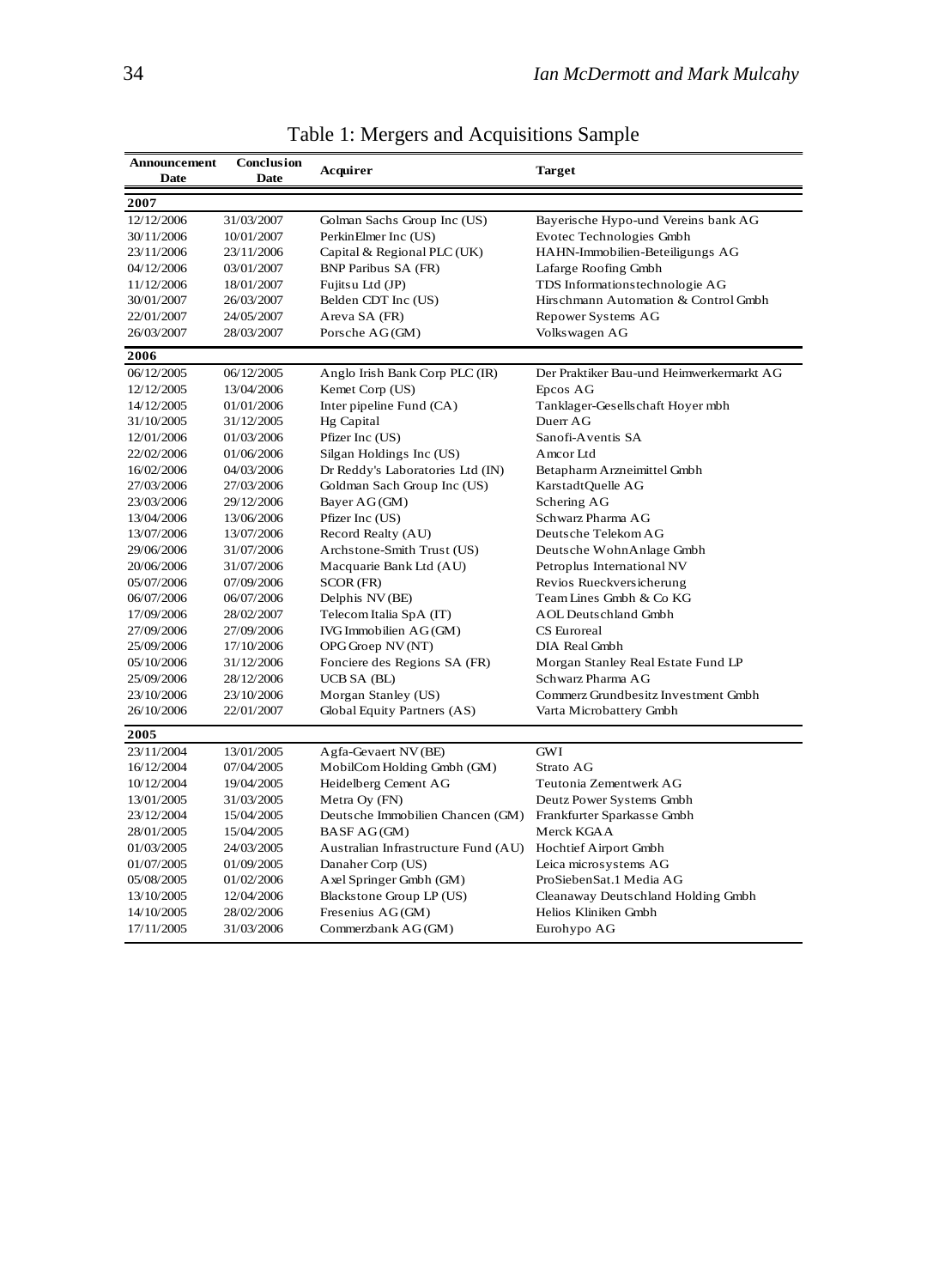| Announcement<br>Date | Conclusion<br>Date | Acquirer                          | Target                                   |  |
|----------------------|--------------------|-----------------------------------|------------------------------------------|--|
| 2004                 |                    |                                   |                                          |  |
| 23/12/2003           | 29/06/2004         | Uniqa Versicherungen (AS)         | Mannheimer AG Holding                    |  |
| 13/01/2004           | 13/01/2004         | Nufarm Ltd (AU)                   | BASF AG(GM)                              |  |
| 12/02/2004           | 12/02/2004         | Hg Capital (UK)                   | Hirschmann Electronics Gmbh & Co Kg      |  |
| 23/02/2004           | 31/03/2004         | Hewlett-Packard Co (US)           | <b>Triaton Gmbh</b>                      |  |
| 15/03/2004           | 01/10/2004         | United Technologies Corp (US)     | Linde AG                                 |  |
| 23/04/2004           | 23/04/2004         | Monster Worldwide Inc (US)        | Jobpilot AG                              |  |
| 22/06/2004           | 01/09/2004         | Eaton Corp (US)                   | Walterscheid Rohrverbindungstechnik Gmbh |  |
| 07/10/2004           | 03/12/2004         | Praxair Inc (US)                  | Air Liquide SA                           |  |
| 01/11/2004           | 10/02/2005         | BorgWarner Inc (US)               | <b>BERU AG</b>                           |  |
| 2003                 |                    |                                   |                                          |  |
| 12/12/2002           | 06/01/2003         | Xstrata PLC (SZ)                  | Metaleurop SA                            |  |
| 27/12/2002           | 13/06/2003         | Gaz de France                     | Preussag Energie Gmbh                    |  |
| 18/03/2003           | 05/01/2004         | Assa Abloy AB (SW)                | Black & Decker Corp                      |  |
| 18/03/2003           | 02/09/2003         | Procter & Gamble Co (US)          | Wella Ag                                 |  |
| 15/04/2003           | 30/06/2003         | Deceuninck NV (BE)                | Thyssen Polymer Gmbh                     |  |
| 14/05/2003           | 31/07/2003         | Royal Bank of Scotland Group (UK) | Santander Direkt Bank AG                 |  |
| 15/08/2003           | 09/10/2003         | Getinge AB (SW)                   | Siemens Medical Solutions                |  |
| 12/09/2003           | 02/02/2004         | Dow Chemical Co (US)              | Celanese AG                              |  |
| 13/10/2003           | 03/06/2004         | Fairchild Corp (US)               | <b>Furobike AG</b>                       |  |
| 14/11/2003           | 27/02/2004         | Agilisys International (US)       | Infor Business Solutions AG              |  |

Table 1: Continued

This table presents the revised sample of 61 merger and acquisitions analysed in this study and presents the announcement dates, conclusion dates, name of the acquirer, name of target and type of consideration.

Detailed information about each of these 61 transactions was collected from "Acquisitions Monthly", a worldwide publication, which records merger and acquisition activity in the Eurozone. Bloomberg was used to supplement the data collection process. For each merger the target and acquirer, the value of the merger, the payment methods, the announcement date, revision date and conclusion date, as well as the details of failed transactions are collected. The announcement date of an offer is defined as the date at which the formal offer is made public. Although it is well documented in the research that pre-announcement rumours can cause considerable share price movements, for practical purposes this research uses the actual offer date to determine the starting point of the transaction. The determination of the conclusion date depends on whether the transaction was successful or unsuccessful. For successful bids the conclusion date is the date when successful bids are determined wholly unconditional; for unsuccessful bids the conclusion date is defined as the date when a public announcement is made concerning the failure of the transaction.

All returns are calculated for all transactions while active from the date that they were publicly announced until one-week after the conclusion of the merger to allow the market sufficient time to fully digest the impact of the transaction on the companies involved. Information about share prices, dividends, the risk free rate of return, the market rate of return, and the return inputs for the Fama and French three factor model used in this study are collected from DATASTREAM. The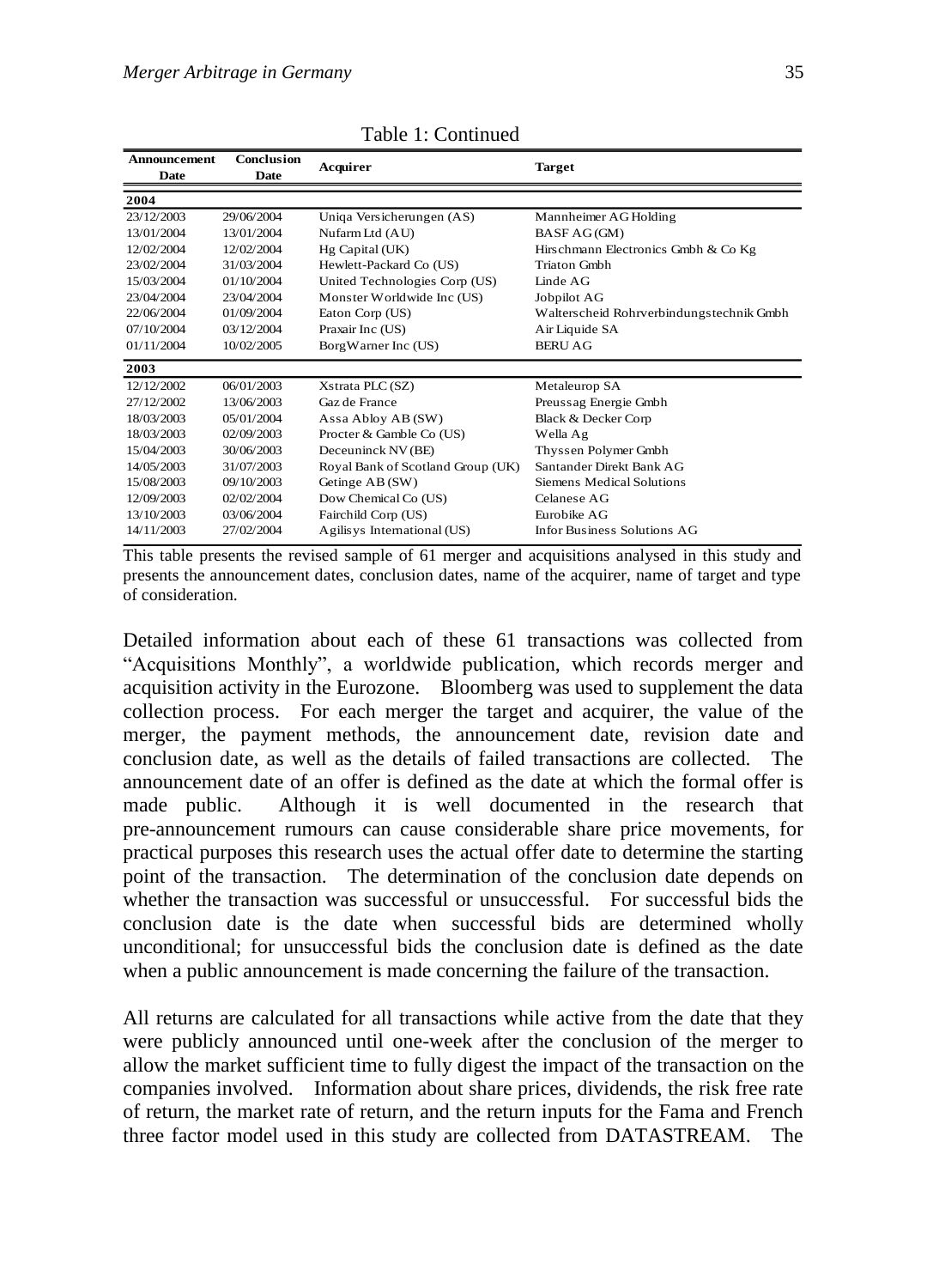risk free rate of return used is the 1-month German euro mark middle rate and the Morgan Stanley Capital International (MSCI) price index Germany is used to represent the market rate of return. The other two components of the Fama and French three-factor model are the HML (value stocks minus growth stocks) and the SMB (small cap. stock minus large cap. stocks). The HML factor was obtained by using the FTSE Germany value stocks index and the FTSE Germany growth stocks index. The SMB factor is, due to the lack of available small and large indices from the same vendor, obtained by using the FTSE International small cap index Germany and the FTSE Germany large cap index. Capital which is idle during the period of investment is assumed to earn the risk free rate of return.

#### **3.1 Calculating Returns**

There are two sources of return from merger arbitrage. The main source of return is the spread, i.e. the difference between the price at which the arbitrageur purchases the targets stock and the price offered by the acquiring company. The other source of returns comes in the form of any dividends received from the long position held in the target company's stock which can, in certain circumstances, have a significant impact on the overall calculation of returns. The formula used to compute the daily returns for individual deals is:

$$
R_{it} = \frac{P_{it}^T + D_{it}^T - P_{it-1}^T}{P_{it-1}^T}
$$

where  $R_{it}$  is the return for deal "i" on day "t",  $P_{it}^T$  is the closing price of the target company "i" on day "t",  $P^{T}_{i}$  is the closing price of the target company "i" on day "t-1" and  $D^T_{it}$  is the dividend receivable form the target company "i" on day "t".

The returns are calculated for the week prior to the announcement date and for each day thereafter that the deal is deemed active. The value of the long position is included in the portfolio at the close of trading on each day, however the returns are not realised until the deal is complete. If a transaction is unsuccessful, the arbitrageurs may have to sell the target company's stock at its market price to close out the position, a price which might be substantially lower than the original purchase price thereby yielding a negative return.

A transaction that consists of a combination of both cash and shares is treated as if it is a stock swap deal. The reasoning for this is that it is assumed that the market incorporates the cash element of the deal and thus is included in the share price of the target firm. To do this the arbitrageur simultaneously takes a long position in the shares of the target company and a short position in the shares of the acquirer. In order to maximize returns from this situation, shares in both companies must be held (long or short) by arbitrageurs in a ratio which reflects the proposed offer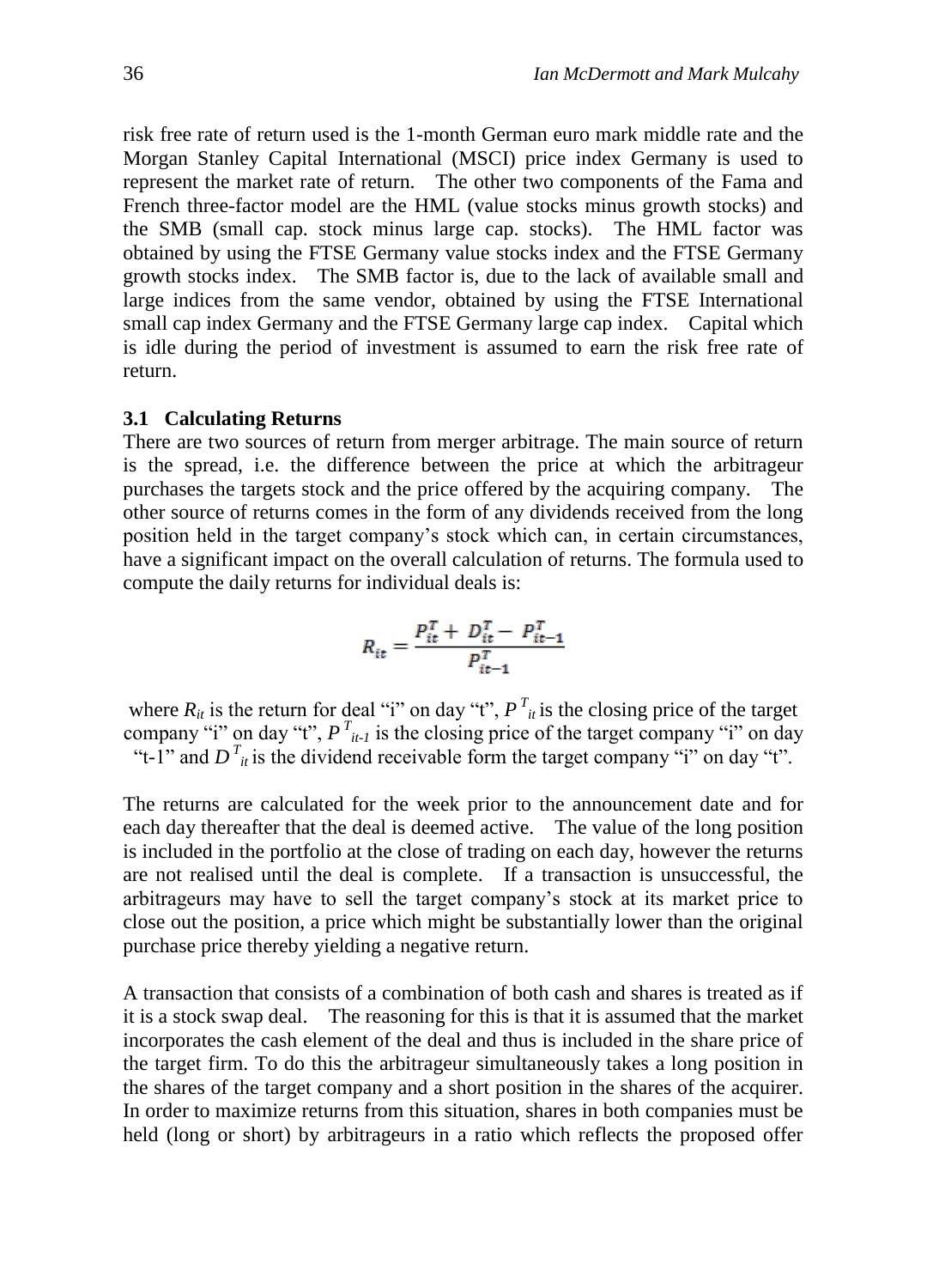price. The number of shares needed by the arbitrageur is calculated by the share exchange ratio agreed between the acquiring and target company.

There are three sources of profit, which may be obtained by an arbitrageur if this strategy is employed. The first is the difference between the price obtained from short selling the shares of the acquirer and the price at which the target stock is purchased. The second source of profit is realised from the dividend paid on the investment in the target company's stock. Unlike all-cash transactions the contribution of dividend yield to the return when shares are involved can be miniscule or non-existent (or even negative) because dividends payable on the short position offset any gains from the dividends receivable on the long position. The third source of return available to large institutions and hedge funds is the interest earned (typically at the risk free rate) from the proceeds from short selling the acquirer's shares. The formula for calculating the return on cash and share mergers is:

$$
R_{it} = \frac{P_{it}^{T} + D_{it}^{T} - P_{it-1}^{T} - \Delta(P_{it}^{A} + D_{it}^{A} - P_{it-1}^{A} - r_{f}P_{i1}^{A})}{Position\ Value_{t-1}}
$$

where, superscript *T* refers to the target, superscript *A* refers to the acquirer,  $\Delta$ represents the hedge ratio i.e. the number of shares in the acquiring company to be exchanged for each target share,  $r_f$  is the risk free rate of return,  $P_{i}^{A}$  represents the acquirers stock price at the close of market on the day following the merger announcement, and *Position Valuet-1* is the value of the overall position on the previous day calculated as  $(P^T_{it-1} + \Delta P^A_{it-1})$ . All other variables are as previously defined.

Once the transaction is successfully completed, the arbitrage returns are realised from the spread observed on the announcement date. However, if the deal is unsuccessful then the arbitrageur is open to downside risk from unwinding both the long and short positions previously entered into.

Similar to Mitchell and Pulvino and Kearney et al. , this study establishes three separate merger arbitrage portfolios and charts their progress over the sample period [11][5]. The first two are the equally weighted (EWRA) and value weighted portfolios (VWRA), respectively, both of which ignore transaction costs and other practical limitations and are used for the purposes of comparison. The EWRA is calculated by simply averaging returns over 1,160 trading days where transactions were active (transactions which are absent are presumed to earn the risk free rate of return). The VWRA takes the relative size (or value) of each transaction each day into consideration and uses this relative daily weighting (where the sum of all weights each day equals 1) to scale each transaction's return. Similar to the equally weighted portfolio, it is assumed that the risk free rate of return can be achieved by transactions that are absent.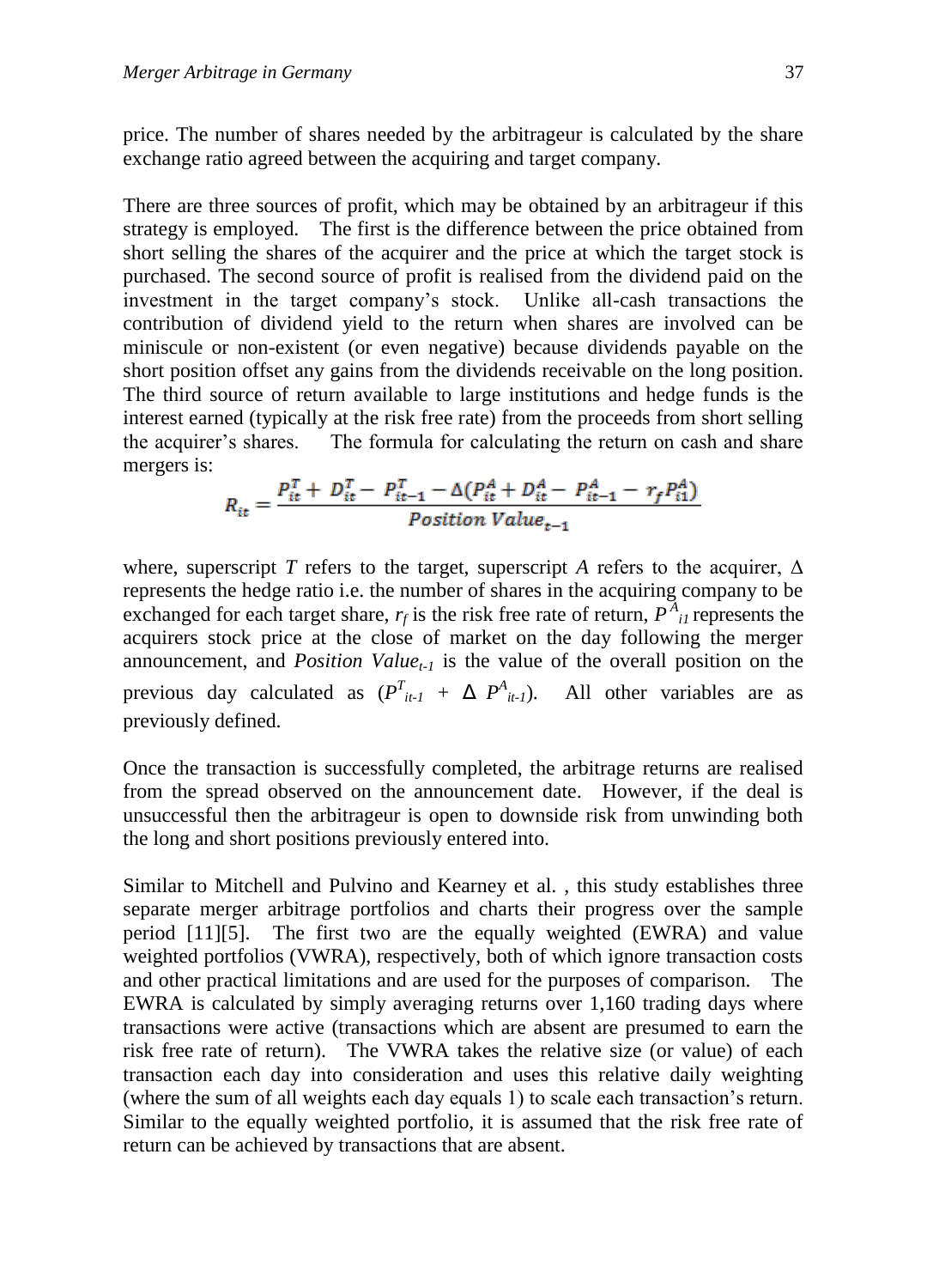The third portfolio more realistically emulates the performance of a hypothetical risk arbitrage index manager (RAIM) in that it includes transaction costs. Because all of the share prices are taken from the Frankfurt stock exchange, the relevant transaction costs to be included in the risk arbitrage index manager portfolio are sourced from the Deutsche Boerse which provides prices for using the Frankfurt Stock Exchange trading system (see Table 2).

| $1 \text{ and } 2$ . Transaction Costs on the Frammatt Stock Exempts |            |                   |                    |                    |  |  |
|----------------------------------------------------------------------|------------|-------------------|--------------------|--------------------|--|--|
| Floor per order                                                      |            |                   |                    | Cap per            |  |  |
| Fee Model                                                            | $\epsilon$ | Value based price |                    | order $(\epsilon)$ |  |  |
|                                                                      |            |                   |                    |                    |  |  |
| High Volume                                                          | 0.60       |                   | 0.48 Basis points  | 18.00              |  |  |
|                                                                      |            |                   |                    |                    |  |  |
| Medium Volume                                                        | 0.63       | 0.504             | Basis points       | 18.90              |  |  |
|                                                                      |            |                   |                    |                    |  |  |
| Low Volume                                                           | 0.69       |                   | 0.552 Basis points | 20.70              |  |  |
|                                                                      |            |                   |                    |                    |  |  |

Table 2: Transaction Costs on the Frankfurt Stock Exchange

This table presents the transaction costs per order for the equity transactions in the portfolio.

In addition to the inclusion of transaction costs, a limit is placed on the amount of investment capital available because, in the real world, arbitrageurs do not have unlimited capital to invest [13]. Specifically, as mergers are announced the  $\epsilon$ 1.0 million capital is invested. Each transaction is attributed an amount which is equally weighted throughout the sample period subject to the condition that no investment can correspond to more than 10% of the total portfolio value at any time. This additional condition is in place to protect arbitrageurs from downside risk caused by unsuccessful transactions. Returns calculated from active transactions are summed daily. This is an important process as it provides the position value inclusive of open positions over the 1,160 trading days.

#### **3.2 Regression Equations**

Much of the extant literature has attributed the returns achieved by the merger arbitrage trading strategy to compensation commensurate with bearing large amounts of unsystematic risk, i.e. the inherent risk that the proposed merger will not be a success and so expose any shareholders to a large downside. Any investors who own shares in a company subject to an acquisition bid and are unwilling to countenance the potential for such a large downside risk will liquidate their shareholding soon after the announcement of an offer. Although these investors typically earn a substantial return from an increase in the value of their shares almost immediately, this return is less than the total return that could have been earned if, assuming the acquisition is successful, they had held the shares to the conclusion of the transaction. Therefore, the probability that the proposed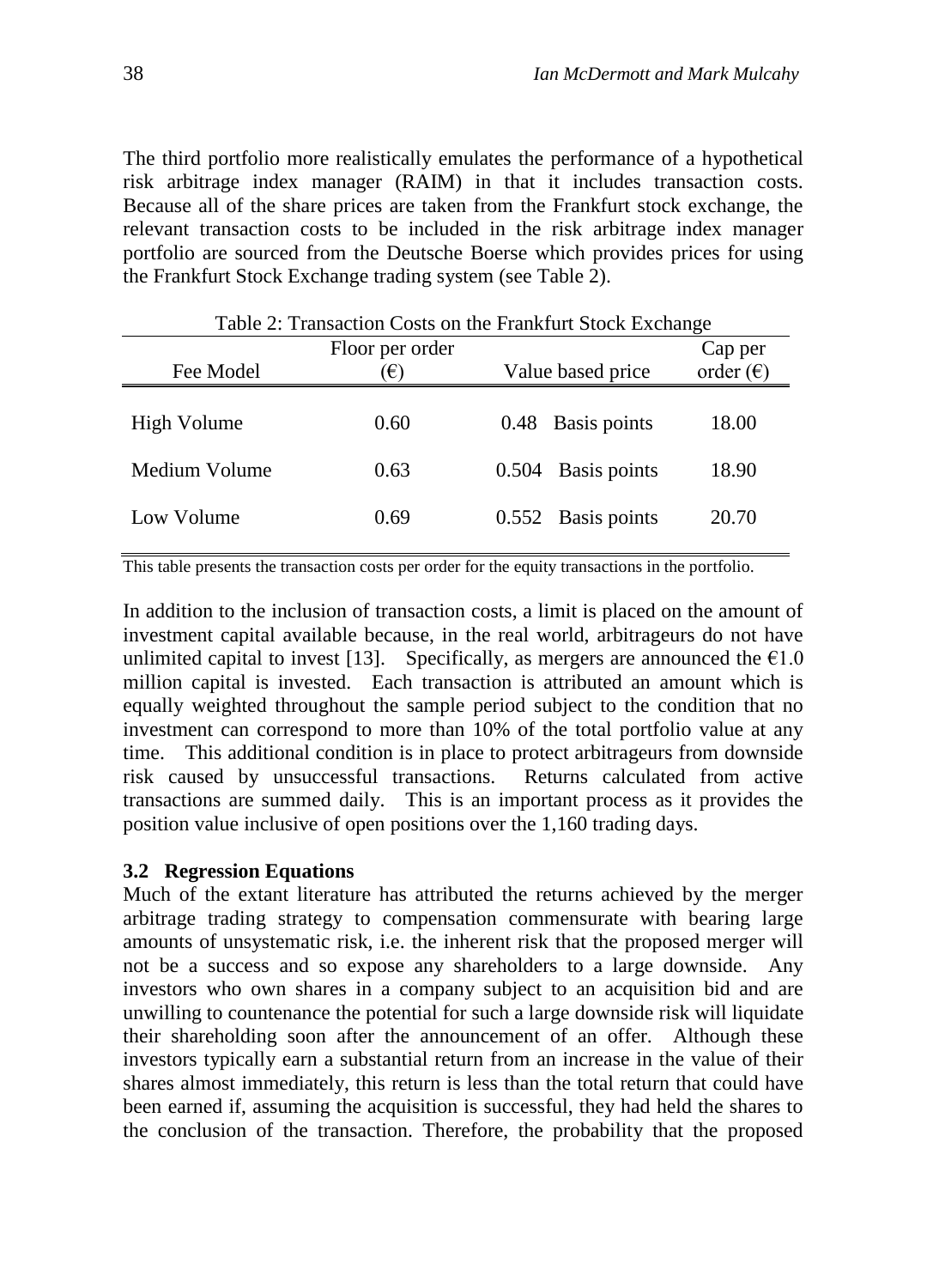merger will fail is the single most important factor in determining the size of the discount, or spread, these investors are willing to accept and which is the principal source of returns to arbitrageurs. As a result, arbitrage returns should contain very little systematic risk because, as explained, spread is a function of transaction specific risk only such that an analysis of the risk-adjusted returns from arbitrage is possible.

In order to perform this analysis this study uses two asset pricing models, the market model derived from the Capital Asset Pricing Model (CAPM) and a three factor model incorporating a market, size and value factors [15]. The market model is a single index model which assumes that all of a stock's systematic risk can be captured by one market factor:

$$
y_t = \alpha + \beta R_{Mt} + \varepsilon_t \qquad R_{Mt}, \ \varepsilon_t \sim \text{IID}
$$

where  $y_t$  is the excess return on each of the three portfolios (EWRA, VWRA and RAIM) at time *t*,  $R_M$  is the excess return on the MSCI index at time *t*, and  $\beta$ measures the portfolio's volatility in relation to the market.

The three-factor model takes account of two additional risk factors to give a better estimate of the factors affecting the returns of the three risk arbitrage portfolios [15]. The additional factors which are said to explain over 90% of stock returns are *SMB*, which stands for small cap. index stocks minus large cap. index stocks, and *HML*, which stands for high book-to-market stocks minus low book-to-market stocks. The Fama and French three factor model is:

$$
y_t = \alpha + \beta_1 R_{Mt} + \beta_2 SMB_t + \beta_3 HML_t + \varepsilon_t
$$
  $R_{Mt}$ ,  $SMB_t HML_t$ ,  $\varepsilon_t \sim$  IID

where all variables are as previously defined.

The important variable for this study is the intercept (Jensen's alpha) which measures the average return on a portfolio over and above that predicted by asset pricing models (given the portfolio's beta and the average market return) and other factors, or, in other words, the average abnormal returns generated by an arbitrageur. A significantly positive alpha is evidence that the portfolio generates positive risk adjusted abnormal returns.

### **4 Empirical Analysis**

#### **4.1 Descriptive statistics**

Preliminary statistical analysis was carried out on the return series generated by the three risk arbitrage portfolios. Although the focus of this study is on the returns form the risk arbitrage index manager portfolio (RAIM), the returns from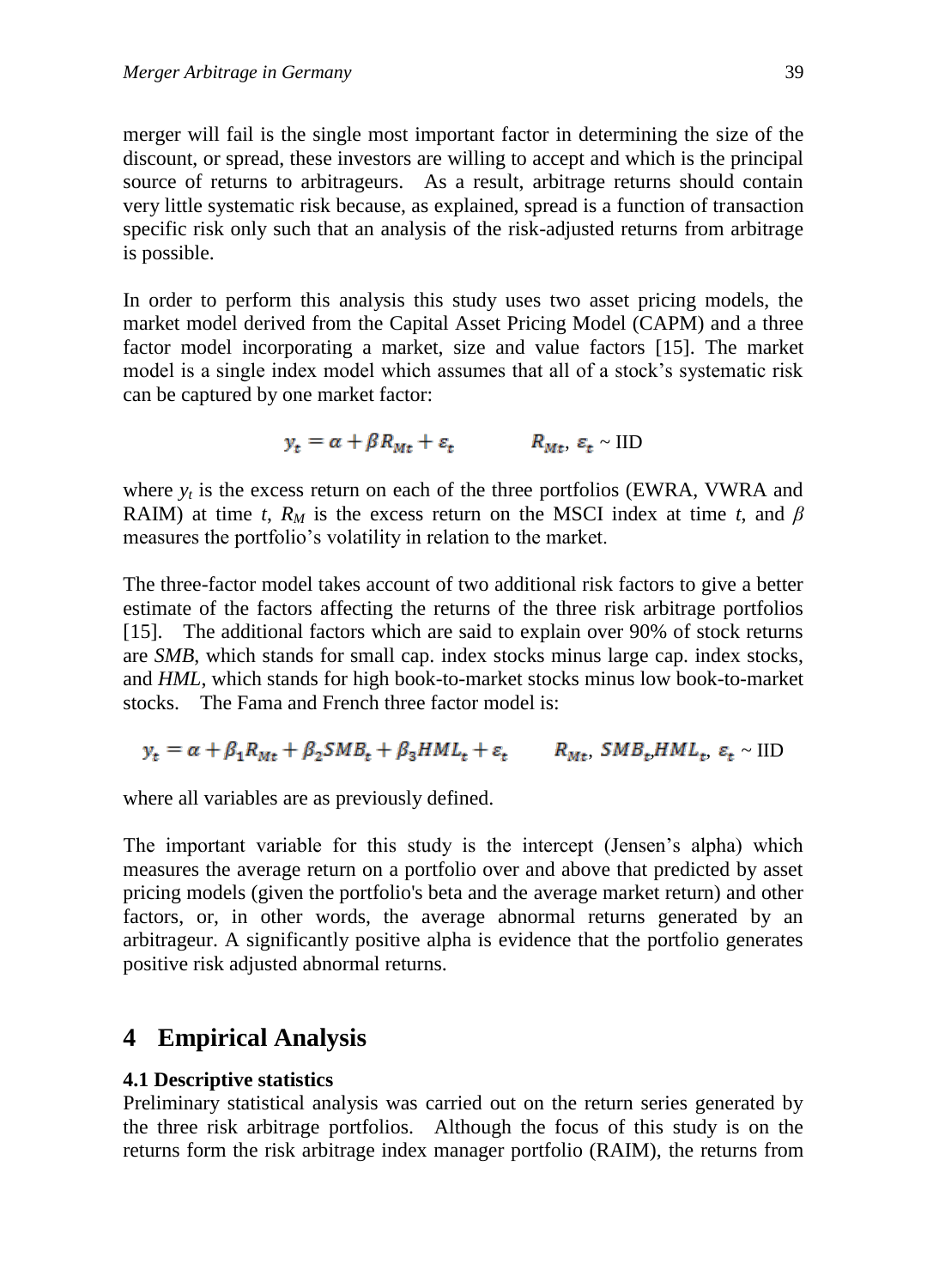|                                                            |                |             | Table 3: Descriptive Statistics |                                                        |                 |          |
|------------------------------------------------------------|----------------|-------------|---------------------------------|--------------------------------------------------------|-----------------|----------|
| Panel A: Descriptive Statistics of Daily Portfolio Returns |                |             |                                 |                                                        |                 |          |
| Variable                                                   | Mean           | Maximum     | Minimum                         | Variance                                               | <b>Skewness</b> | Kurtosis |
| <b>EWRA-Rf</b>                                             | 0.002          | 0.489       | $-0.136$                        | 0.07                                                   | 6.508           | 107.4    |
| <b>VWRA-Rf</b>                                             | 0.001          | 0.156       | $-0.101$                        | 0.03                                                   |                 | 17.72    |
| RAIM-Rf                                                    | 0.000<br>0.209 |             | $-0.091$                        | 0.01                                                   | 7.029           | 165.5    |
|                                                            |                |             |                                 | Panel B: Descriptive Statistics of Explanatory Factors |                 |          |
| <b>MSCI-Rf</b>                                             | 0.001          | 0.072       | $-0.059$                        | 0.00                                                   | 0.038           | 4.141    |
| <b>SMB</b>                                                 | 0.000          | 0.039       | $-0.050$                        | 0.00                                                   | $-0.122$        | 4.082    |
| <b>HML</b>                                                 | 0.000          | 0.026       | $-0.029$                        | 0.00                                                   | $-0.188$        | 3.743    |
|                                                            |                |             |                                 | Panel C: Cross Correlations Explanatory Factors        |                 |          |
|                                                            |                | $R_{\rm M}$ | 1.00                            |                                                        |                 |          |
|                                                            |                | <b>SMB</b>  | (0.65)                          | 1.00                                                   |                 |          |
|                                                            |                | <b>HML</b>  | 0.29                            | (0.28)                                                 | 1.00            |          |

the equal-weighted (EWRA), and the value-weighted (VWRA) included in Table 3, Panel A are useful benchmarks for comparison purposes.

Panel A presents the descriptive statistics for the daily returns of the three return series. The statistics are analysing three different time series of returns, which span over a four-and-a-half-year period from 1/1/2003 to 12/6/2007. The first portfolio of returns (EWRA) is equally weighted, ignoring the practical limitations of risk arbitrage and is averaged across daily returns. The second portfolio of returns (VWRA) is similar to the equally weighted however returns are weighted according to the value of market capitalisation and averaged across daily returns. The third portfolio of returns (RAIM) simulates a risk arbitrage index manager and is comparative to an actively managed risk arbitrage portfolio. The excess return series generated by the market  $R_M$  (i.e. MSCI-Rf) for the sample period and the size (SMB) and book to market (HML) factors are also analysed in Panel B. Panel C presents the correlation coefficients between the 3 explanatory factors.

What is immediately evident is that, as predicted, the risk (as measured by variance) of the merger arbitrage strategy in Germany is significantly lower than that observed in other studies in alternative settings. That said, however, the returns are also significantly lower. The RAIM portfolio generates a positive daily excess return of 0.000% for the sample period. The VWRA portfolio performs better, earning an excess daily return of 0.001%. The EWRA portfolio performs best generating an excess return of just 0.002%, despite ignoring many of the practical limitations encountered by risk arbitrageurs. The positive skew observed for all return distributions combined with the large kurtosis figure indicate a portfolio exhibiting a number of extreme excess returns generally observed on profit making days. Overall the results indicate that ignoring transaction costs and other real world limiting factors play a major role in earning excess returns from employing a risk arbitrage trading strategy (i.e. help explain why the equal- and value-weighted portfolios outperform the risk arbitrage index manager portfolio) such that ignoring them is entirely unrealistic.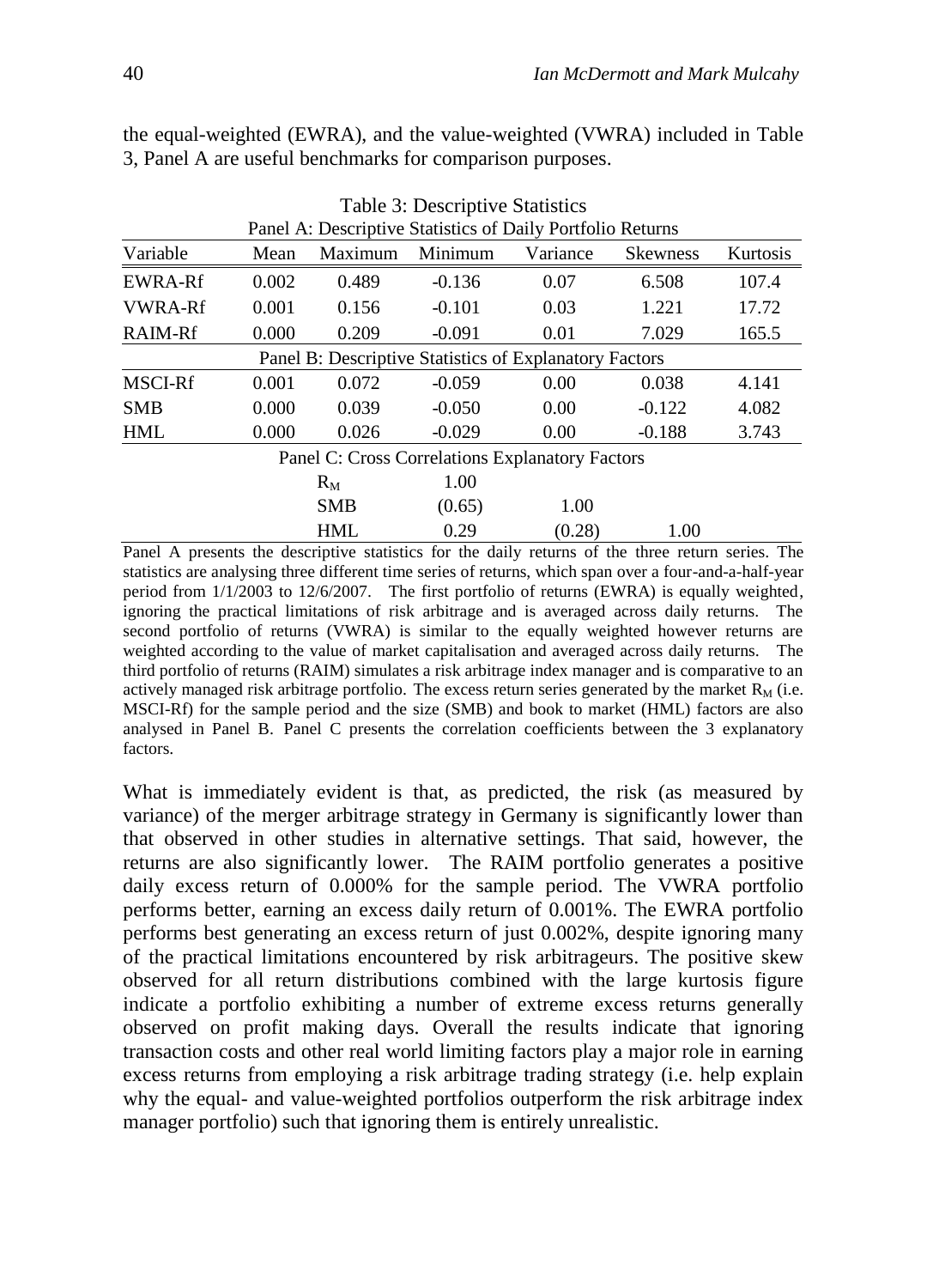Descriptive statistics of the three risk factors are reported in Table 3, Panel B. The risk factors have mean returns which are zero over the sample period. It is also notable that the variance of the risk factors is considerably lower than the variance of the risk arbitrage portfolios. These factors also exhibit negative skewness and positive excess kurtosis. This study also employs a correlation analysis to detect any relationship that may exist between the individual return series and the Fama and French risk factors (see Table 3, Panel C). The correlation coefficients observed from this analysis are as expected. Of note is the high negative correlation between SMB and  $R_M$  which is due to the large cap stocks representing

#### **4.2 Regression Analysis**

In order to account for the lower risk and return of the merger arbitrage strategy in the German setting, this section of the paper tests the risk-adjusted returns for each of the three return series over the test period January 2003 to June 2007. The regression results for both pricing models for each portfolio are included in Table 4.

a large proportion of the market capitalisation of the MSCI index.

| v            | $\alpha$ | $R_M$  | <b>SMB</b> | <b>HML</b> | Adj $R^2$ |
|--------------|----------|--------|------------|------------|-----------|
| $EWRA - R_f$ | 0.002    | 0.578  |            |            | 6.7%      |
|              | (0.03)   | (0.00) |            |            |           |
| $EWRA - R_f$ | 0.001    | 0.667  | 0.196      | 0.027      | 6.8%      |
|              | (0.05)   | (0.00) | (0.09)     | (0.87)     |           |
| $VWRA - R_f$ | 0.001    | 0.594  |            |            | 19.4%     |
|              | (0.21)   | (0.00) |            |            |           |
| $VWRA - R_f$ | 0.000    | 0.652  | 0.117      | $-0.025$   | 19.5%     |
|              | (0.27)   | (0.00) | (0.08)     | (0.78)     |           |
| $RAIM - R_f$ | 0.000    | 0.120  |            |            | 1.9%      |
|              | (0.18)   | (0.00) |            |            |           |
| $RAIM - R_f$ | 0.000    | 0.142  | 0.046      | $-0.006$   | 1.8%      |
|              | (0.21)   | (0.00) | (0.33)     | (0.93)     |           |

Table 4: Time series Regression of Risk Arbitrage Returns  $y_t = \alpha + \beta_1 R_M + \beta_2 SMB + \beta_3 HML + \varepsilon_t$ 

This table presents the results from regressions run using a market model and a Fama and French (1993) three-factor model on each of the risk arbitrage return series on the market returns and two additional risk factors, SMB and HML. Where  $y_t$  is the excess return on the portfolio at time t,  $R_M$  is the excess return on the MSCI index at time t, SMB represents small cap stocks minus large cap stocks, HML represents value stocks minus growth stocks, and  $R_f$  represents the risk free rate of return. *p*-values from the test of  $\alpha = 0$ , and  $\beta = 0$  (for R<sub>M</sub>, SMB and HML) are in parentheses.

The results show that alpha is only significant for the equal-weighted regression.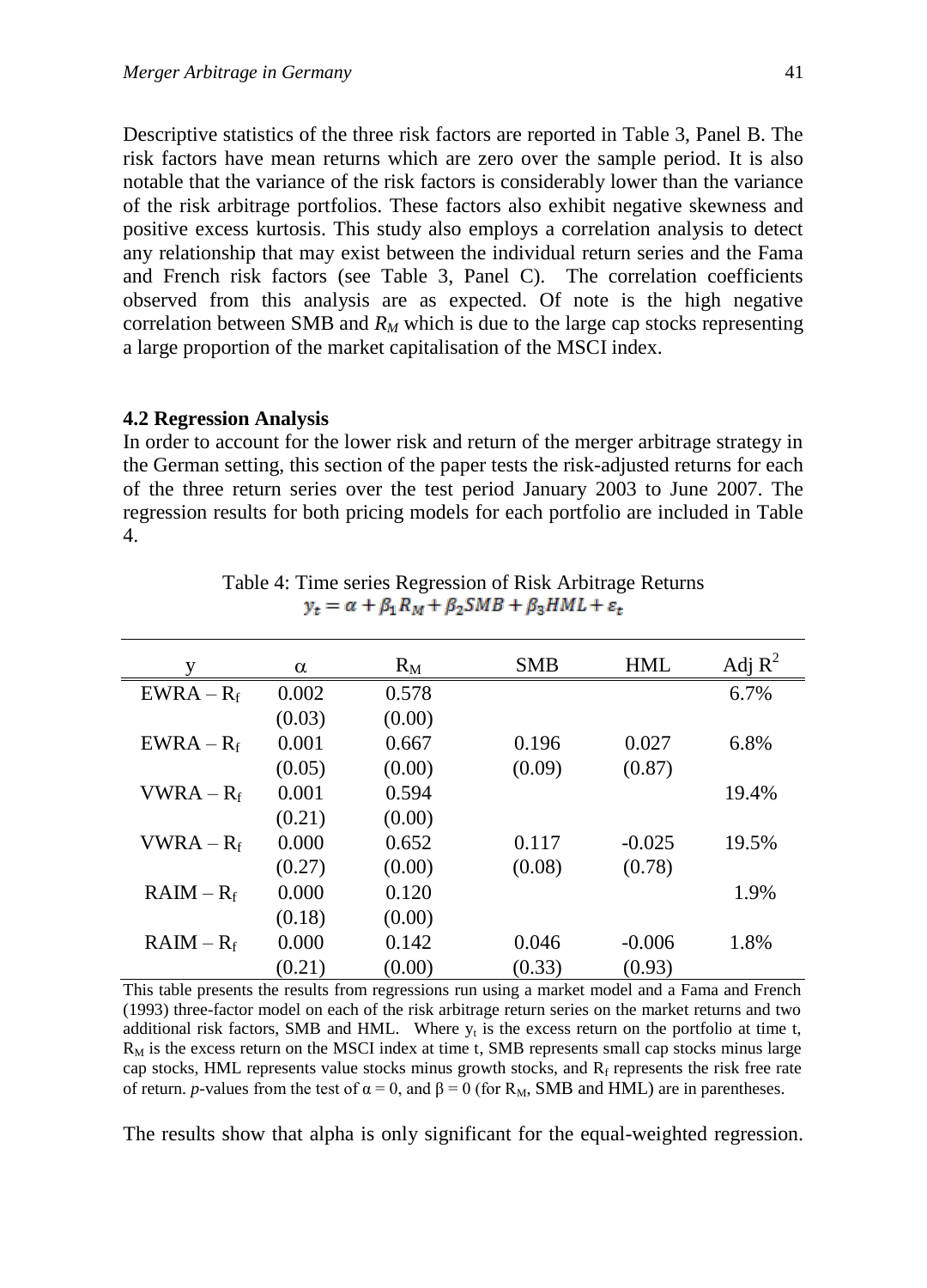Although positive, none of the alphas are statistically different from zero in both the value-weighted regression and the RAIM portfolio. Also of interest is that in all regression specifications of all three portfolios none of the additional factors used in this analysis are significant.

## **5 Conclusion**

This paper researches the returns to a merger arbitrage setting in the German setting. The German market represents an interesting setting for this research because the extant literature to date has focused on data sets from Anglo-American based jurisdictions with mixed results. We argue that because in Germany i) acquisition laws bias consideration toward cash bids thereby decreasing the uncertainty (versus share offers) of announced transactions and ii) the Aufsichstrat (supervisory board with employee participation) has corporate governance oversight over any proposed merger such that only bids tacitly approved by it are likely to be announced in the first instance, a merger arbitrage trading strategy designed to profit from the successful completion of announced bids is likely to be less risky. As such, this study is the first to provide robust empirical evidence about the risk-return characteristics of the merger arbitrage strategy in a non-Anglo American context.

To perform the analysis in this study we construct three portfolios (an equally weighted, value weighted and a real world). What is immediately evident is the, as predicted, the risk of the merger arbitrage strategy in Germany is lower than those reported in Anglo/American settings [5]. In addition, all three portfolios outperform the market generating annualised returns of 57.9%, 26.7%, and 14.9%, respectively. The relative underperformance under real world conditions indicates that practical limiting factors play a major role in earning excess returns from employing a risk arbitrage trading strategy (i.e. help explain which the equal- and value-weighted portfolios outperform the risk arbitrage index manager portfolio) such that ignoring them is entirely unrealistic. By its very nature, merger arbitrage as a trading strategy has significant downside risk and this is reflected in the large skew and kurtosis figures observed for each of the risk arbitrage portfolios.

To analyse the risk-adjusted returns of the three portfolios we specify two asset pricing models, the market model and a Fama and French three factor model, incorporating size and value risk factors. The results show that only the equal-weighted portfolio generates significant abnormal returns indicating that (versus the value weighted index) larger deals may be more efficiently priced and that (versus the RAIM portfolio), once again, transactions costs and real world restrictions significantly limit the ability of risk arbitrageurs to generate abnormal returns. In other words, the market more favourable risk setting for merger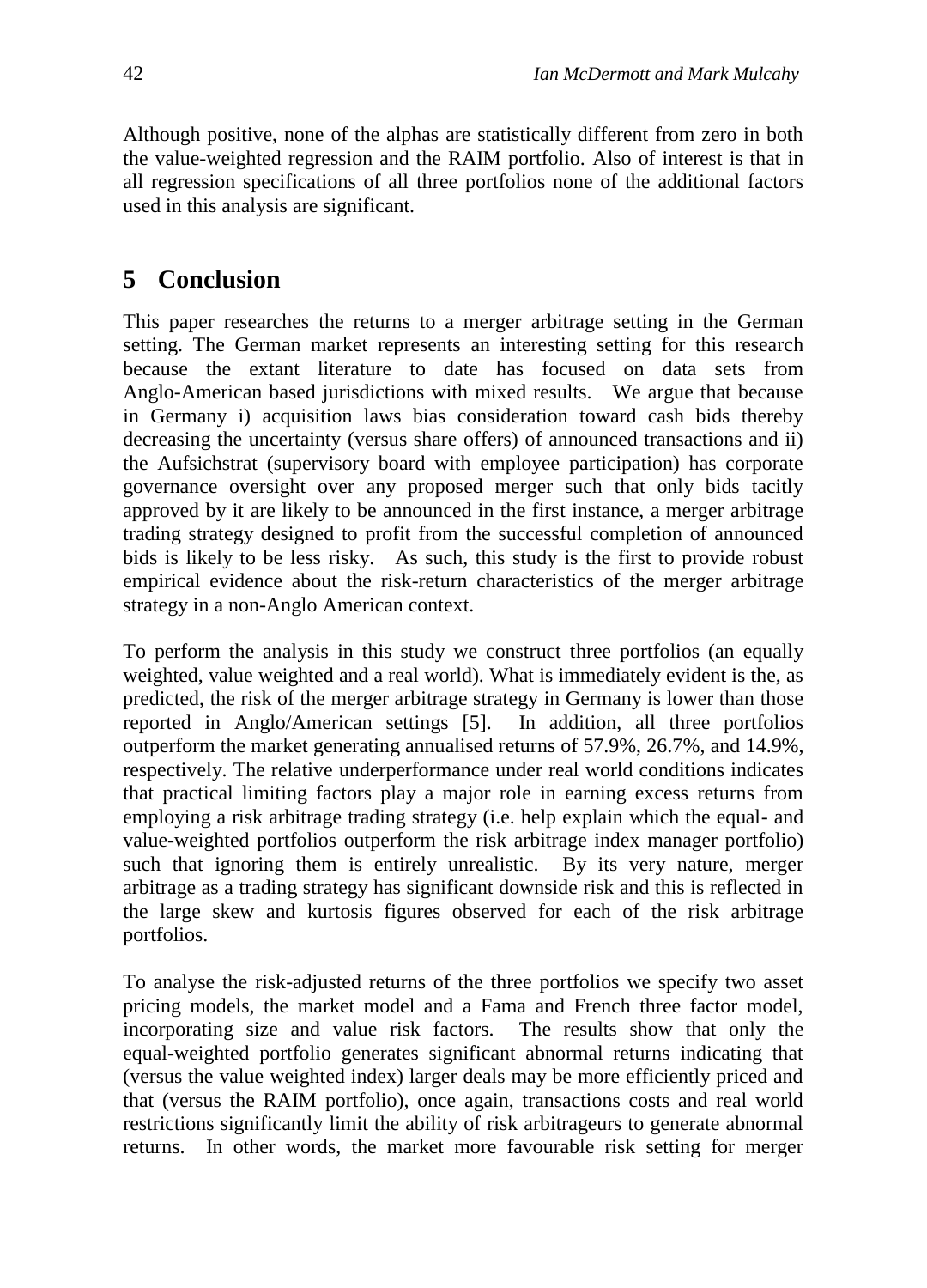arbitrage in Germany is effectively priced by the market such that when real world conditions are also applied, arbitrageurs cannot generate abnormal risk-adjusted returns.

The evidence presented in this paper on merger arbitrage performance has important implications for researchers and practitioners. The inclusion of transaction costs as well as considering other practical limitations (capital) is fundamental to the risk arbitrage index manager portfolio in order for its results to be realistic. With the growth in online trading platforms, transaction costs and their impact have significantly reduced allowing greater possibility for merger arbitrage opportunities to be exploited. As a result, further research regarding this topic should factor in the impact of these trading platforms and the competition for business between them.

### **References**

- [1] Branch, B. and Yang, T., Predicting Successful Takeovers and Risk Arbitrage, *Quarterly Journal of Business and Economics*, **42**(1/2), (2003), 3-18.
- [2] Dukes, W., Frohlich, C. and Ma, C., Risk Arbitrage in Tender Offers: Handsome Rewards — and Not for Insiders Only, *Journal of Portfolio Management*, **18**(4), (1992), 47-55.
- [3] Jindra, J. and Walkling, R., Speculation Spreads and the Market Pricing of Proposed Acquisitions, *Journal of Corporate Finance*, **10**(4), (1999), 495-526.
- [4] Karolyi, G.A. and Shannon, J., Where's the Risk in Risk Arbitrage? *Canadian Investment Review*, **12**(1), (1999), 12-18.
- [5] Kearney, P., Hutchinson, M. and Cotter, D., Risk and Return of Merger Arbitrage in the UK 2001 to 2004, *The Irish Accounting Review*, **14**(2), (2007), 17-36.
- [6] Maheswaran, K. and Chin Yeoh, S., The Profitability of the Merger Arbitrage: Some Australian Evidence, *The Australian Journal of Management*, **30**(1), (2005), 111-126.
- [7] Chirinko, R. and Elston, J., Finance, Control and Profitability: The Influence of German Banks, *Journal of Economic Behaviour and Organisation*, 59, (2006), 69-88.
- [8] Hackethal, A., Schmidt, R. and Tyrell, M., Banks and German Corporate Governance: On the Way to a Capital Market-Based System, *Corporate Governance: An International Review*, **13**(3), (2005), 397-407.
- [9] Köke, J., Determinants of acquisition and failure: evidence from corporate Germany, *Journal of Structural Change and Economic Dynamics*, **13**(4), (2002), 457-484.
- [10] Cornelli, F. and Li, D.D., Risk Arbitrage in Takeovers, *The Review of*